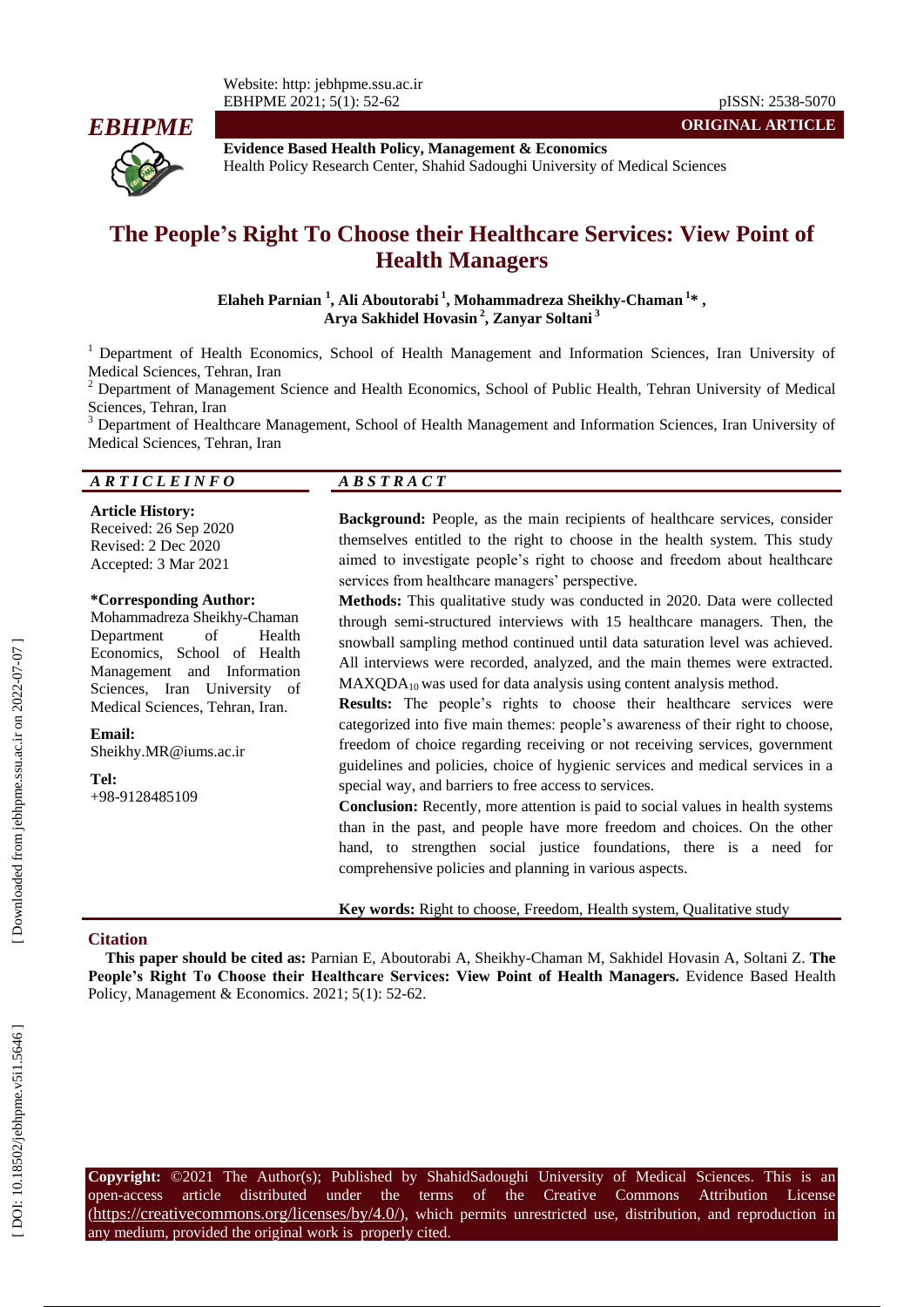#### **Introduction**

ealth is considered one of the basic rights of **H**ealth is considered one of the basic rights of every society members, and the government is obliged to provide it equally for all. On the other hand, having healthy human beings is at the center of all social, economic, political, and cultural development in any human society and, therefore, is of utmost importance in developing infrastructure of different sectors (1). In each country, the healthcare system has been considered the main trustee of health, including different health organizations (2). In some countries, these organizations are only public, but in others, the private sector also operates within a specific framework (3). The common point of all health systems in the world is that the people are the main recipients of healthcare services and recipients of these services consider having the right to choose one of their basic rights. Besides, this right to choose is considered a social value (4). Advances in technology and health technologies, development of communication and information methods, increased health literacy. Improved quality of healthcare services has raised expectations of service recipients from health systems. Any failure to provide them with desirable services will result in dissatisfaction and protest (5) Therefore, policy -makers and the health system managers have concluded that paying attention to the social criteria and values of healthcare recipients is one of the fundamentals for the proper management of this system and should be given special attention , to meet the needs of the population (6,7) fully. The social values of the health sector can be divided into two axes: process (transparency, accountability) and content (cost -effectiveness, freedom of choice, and justice) (6). It should also be noted that some of these criteria and social values are specific to a particular culture, but some are universal and important in all social systems (8). According to the previous researches, paying attention to social values in healthcare processes leads to public trust and legitimizes the decisions made by health policy makers and planners (9,10).

The level of attention to these values varies in different health systems . For instance, Britain, Germany, and Australia are in a good position, Thailand and Latin America are in a relatively good position, and South Korea and China are in an unsuitable position (9). Also, in a qualitative study in accordance with the structure of the health system of Iran, it was found that according to health experts' perspective, freedom to choose healthcare services is divided into three categories: freedom of choice for treatment services, freedom of choice for preventive and hygienic services and freedom of choice for choosing the insurance organization (5). Another study found that paying attention to the patient 's right to choose is essential for improving healthcare services quality (11). Chavehpour et al. (12), in their cross -sectional research , uncovered marked inequalities in hospitals and hospital bed distributions in the Iranian health system as one of the challenges of freedom access to healthcare services. Equitable distribution of human resources was also recognized as another factor influencing access and freedom of choice in the health system (13).

Having the right to choose is one of the examples of social justice and considering the progress of societies in all fields, especially in the field of health. Also, people expect to have a more prominent role and practical freedom in their health -related decisions than in the past , and disregarding to this right may cause them dissatisfaction when receiving services and even influence their subsequent referrals, which is contrary with the objectives of any health system . Therefore, it is necessary to conduct studies in this regard t o provide a basis for evidence -based policy -making by creating valid evidence. The present qualitative research was conducted in 2020 to examine the people 's right to choose healthcare services from healthcare managers' perspective .

## **Materials and Methods Data collection**

This study has been conducted using a qualitative approach in the first six months of 2020 to

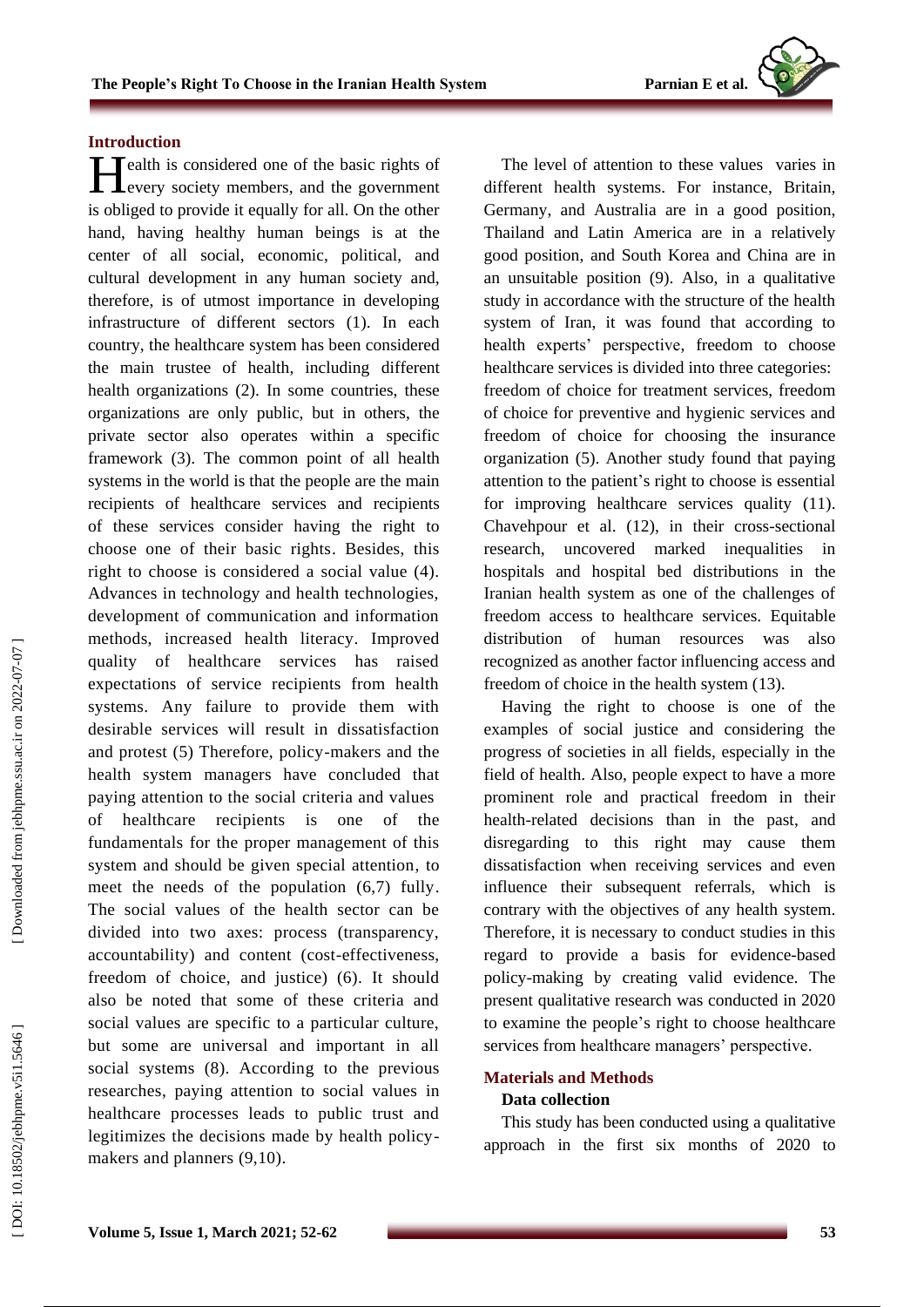investigate people 's freedom of choice regarding healthcare services. It is important to note that the right to choose does not imply choosing the type of healthcare service s provided by the recipient, which is up to the service provider to determine. Also, in all parts of the current study, the word "people " refers to the recipients of health care services, and "freedom" means having the right to choose.

Fifteen healthcare managers from the city of Kerman, with at least five years of managerial experience , were included by the snowball sampling technique, as one of the purposive sampling methods , and the sampling has been extended until the data were saturated . This sampling method was chosen to include participants who have a proper understanding of the concept of equity in health due to their relevant education or research background.

Participants were ensured that they could leave the interview table at any time, even though they remain anonymous during the research time. The guiding questions for the semi -structured interviews were determined based on the relevant studies and finally approved by the research team. In the first step, four in -depth interviews were organized to better understand the subject and identify more important topics for semi -structured interviews. After doing the necessary coordination, all interviews were conducted face to face at the participants ' workplace, and they lasted for 30 to 45 minutes, with an average of 40 minutes. The questions were asked in a manner that would carefully explore the interviewees' perspectives. Interviews were continued until data saturation ( no new findings emerged) , and saturation was reached with 15 interviews. The researcher wrote the recorded information verbatim on paper after each interview and as early as possible. It was done after listening to the recordings several times. Moreover, note taking was done by the researcher while recording the interview. In the findings section, the letter "P" with the number means the quoted interviewee .

## **Data analysis**

 $MAXQDA<sub>10</sub>$  was used for data analysis using content analysis method. Before starting the data transfer and adjustment process, the researcher became familiar with its scope and diversity and gained an overview of what was collected. The researcher performed all interview stages, including listening to the recorded audio and reading the transcripts. Also, all recorded interviews and discussions were reviewed again , and the possible questions were identified. To achieve the data's validity and accuracy, the following criteria were assessed: credibility, dependability, and c onformability. To ensure credibility, th e main extracted themes were checked with participants in the study , and they expressed their perspective s on the extracted concepts; moreover, they answer the questions and issues raised by the research team at various stages of the study. The conformability was ensured by maintaining documentation throughout the research process. Furthermore, the data was assessed to ensure that the findings accurately represent the participants' information. The researcher also sought the perspective of another study team about the results to ensure conformability.

Finally, the study process was provided to two researchers who had experience with qualitative research , and after reviewing this process, the research results were confirmed , and the study results were completed and classified into five main themes.

At all stages of the study , from data collection to the end of the analysis and reporting the findings, issues of informed consent, anonymity, the confidentiality of information, and the right to withdraw from the study at any time were observed to meet ethical considerations in this study. Besides, participants were entered completely voluntarily and consciously , and their specifications and information remained completely confidential. The authors declare that they have complied with the principles of the Helsinki Declaration.

## **Results**

The characteristics of the participants are summarized in Table 1.

**" Location of Table 1 "**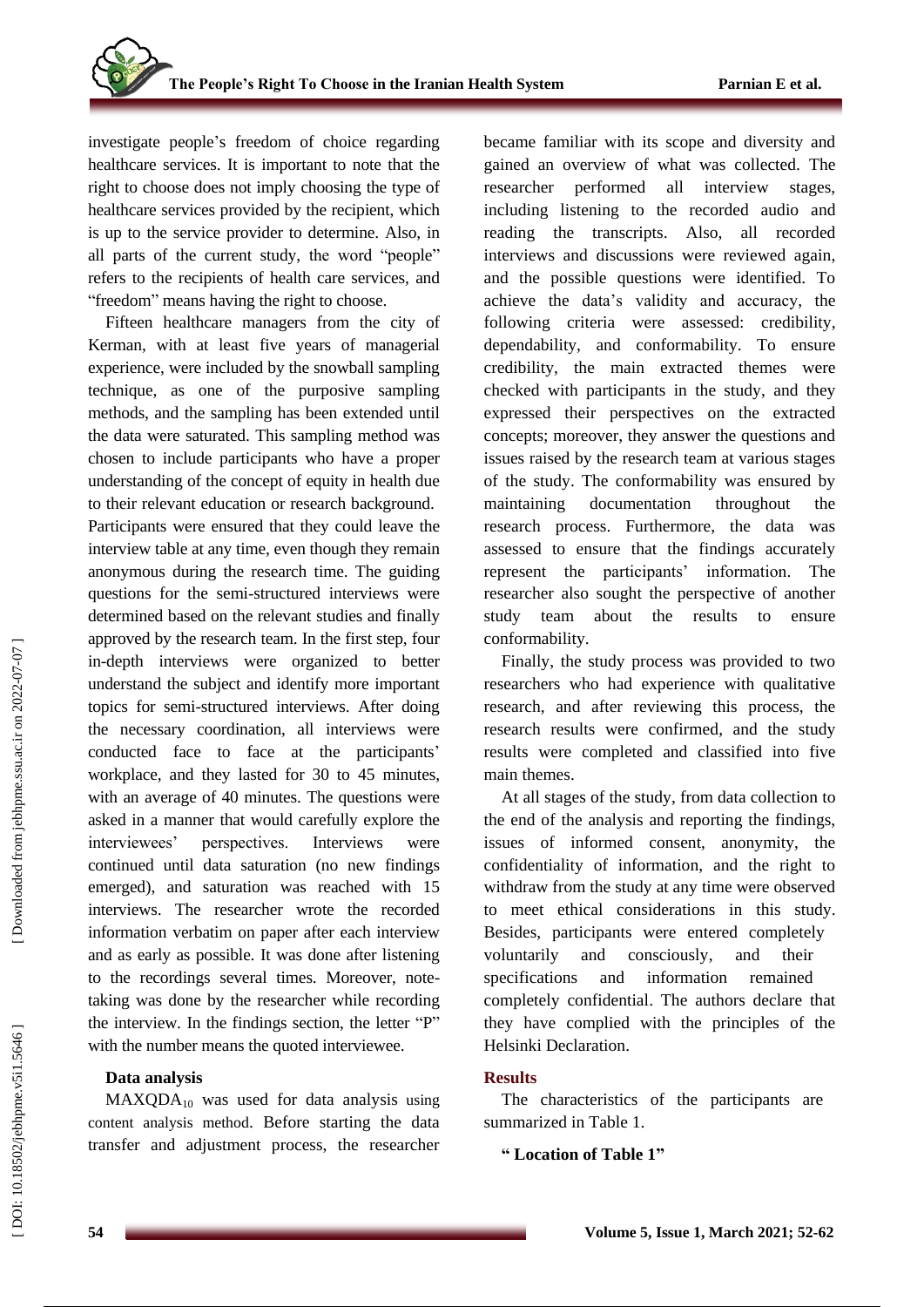

The findings of the current study were categorized into five main themes and presented in Table 2. It should be noted that the right to choose in this study does not mean the choice of healthcare services by the recipient of the service, and making this decision is left to the service provider .

#### **" Location of Table 2 "**

#### **People's awareness of their choice**

The first theme identified in this study was related to people 's awareness of their right to choose in the health system. Few interviewees believed that people were fully aware that, according to the constitution, health was their primary right and that the government had a duty to ensure it. "*If a woman goes to a rural or urban primary health center to have her child vaccinated and the center does not have a vaccine, she will try to go to a higher center ; a city primary health center or even a medical university and ask the authorities about the reason for the health staff 's negligence. It means that people have the right to choose and are aware* " (P.12).

On the other hand, most of the interviewees had different opinions about this subject. "*Unfortunately, people do not have information about their right to choose. The level of awareness and health literacy of the people should be raised, and organizations such as governmental broadcasting networks and the ministry of education, which are in more contact with the public and have a wide means for communication, should act properly with the help and cooperation of the Ministry of Health*" (P.14).

#### **Freedom of choice regarding receiving or not receiving services**

The second identified theme was related to the scope of people 's right to choose . In other words, of the total number of healthcare services provided by the Iranian health system, how much is the freedom of service recipients to receive or not to receive these services. In this regard, the interviewees believed that people have the full right to use healthcare services , and there is no obligation to receive them. "*People who use*

*healthcare have 100% free choice and have free will. For example, a woman who comes for her child vaccination wants a specialist health worker to do it, and the staffs also generally leave the individual s free to choose* " (P.2). "*In the current healthcare system of the country, the client has the ultimate right to choose. For example, the recipients of healthcare services choose the method of contraception without any obligation , and there is no obligation on the part of the staff*" (P.7). "*Fortunately, in the health system of Iran and based on responsibilities that the government is obliged to fulfill, which is to provide the health needs of individuals in the society, various services like primary healthcare services , treatment (medical services ) and rehabilitation services are provided, but there is no obligation for people to receive services. Sometimes face to face follow -up s or follow -ups via telephone are done by rural primary health centers, which are considered an act of compassion on behalf of the*  service provider, and it is not mandatory" (P.15).

#### **Government guidelines and policies**

The third identified theme was classified as government guidelines and policies affecting people 's right to choose. This theme elaborates on whether there is a law or regulation by the government that affects the right of people to choose regarding receiving healthcare services or not. A group of interviewees believed that there was no law in this regard and stated that the government had adopted no policy. "*Government guidelines and policies in our country are generally superficial , and in reality, we are witnessing the implementation of different processes. In the health sector, there are no instructions from high officials to change the people 's right to choose* " (P.9). "*It is the government's responsibility to ensure the people's health and to make every effort in this regard, but no instructions have been communicated to the healthcare centers that affect the people 's right to choose , and whoever wants, can use the available healthcare services* " (P .14).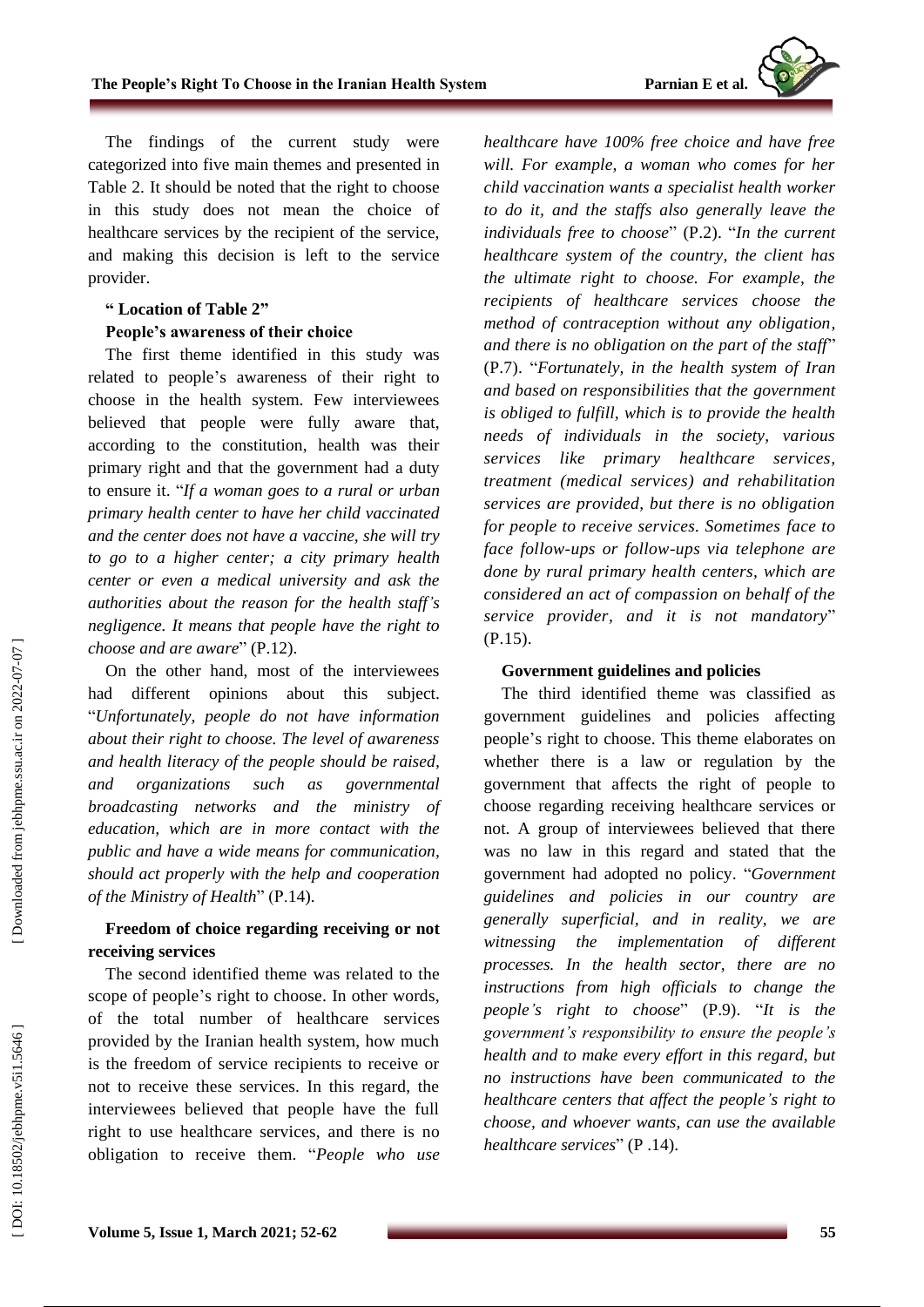Another group of interviewees stated that the only government policy that affects the service recipients' right to choose is insurance coverage. "*In our country, there are several insurance funds, and each of them covers a group of the population according to their mission . S o , the recipients of services have to go to centers that have a contract with their insurance system, and this limits their freedom of choice* " (P.8).

## **Choice of hygienic services and medical services in a special way**

The fourth theme identified includes the people's right to choose in two separate areas of hygienic services (hygienic system) and medical services (medical system) . Some interviewees stated that people have a choice in all areas of hygienic services and medical services. "*The people of our country are intelligent people, for most of them, in both hygienic system and medical system, the manner that services are provided, and the type of service provider is very important,*  which shows that people have a complete choice" (P.13).

Some interviewees saw this option only in primary healthcare. "*In the primary health system, the recipient of the service has more choice, but in the medical system, due to various barriers, including the region (urban, rural) and city of residence, health insurance, and even the amount of household income, this right of choice is*  diminished" (P.11).

Another group of interviewees believed that people generally receive primary healthcare services from the health center s near their address, but for medical and treatment services are free to choose from a variety of available centers and have more options. "*The quality of provided services in the country 's hygienic system does not differ much in practice, but in cases whe n more specialized services are needed, people need a good specialist doctor to continue their treatment process. At this stage, they can freely choose their therapist according to individual preferences and priorities* " (P.5).

#### **Barriers to free access to services**

The last theme identified includes barriers to free receipt of services in Iran 's health system. Many interviewees believed that some of the obstacle s in this area are beyond the health system's control. "*If we also believe that healthcare recipients should be free to receive the services they need, there are some limitations that are beyond our control and are mainly due to lack of different resources* " (P.4). "*In a rural health center and even in an urban hospital , there are minimal staff and specialties, so the patient is unable to choose " (P.10). "In dental centers, when there is only one dentist, the recipient of the service cannot choose. The same is true of midwifery and vaccination services. So, the lack of human resources significantly reduces people's options and their right to choose* " (P.6). "*The services provided in healthcare centers should be very diverse, but unfortunately in practice, when a recipient is going to visit a general practitioner or a specialist, he usually faces a lack of human resources, and even in some cities there's a lack of specialists, which limit your freedom to choose between them or to have any right to choose* " (P.9). Region (rural, urban) and city of residence are also mentioned as restricting people 's right to choose. "*The city of Kerman has about 30 health centers and, of course, certain areas have been defined, specified, and planne d for the coverage of services for recipients. In other words, there are certain areas where people living in that area are compulsorily covered by the healthcare center where they are located and have no other choice*" (P.1). The interviewee s also believed that "*despite the limited resources of the health system, which inevitably affect the freedom to receive healthcare services, with proper managerial and economic policies and proper use of available resources, barriers to free access to services can be partially removed. However, it needs a strong will of the government and officials to achieve this* " (P.8).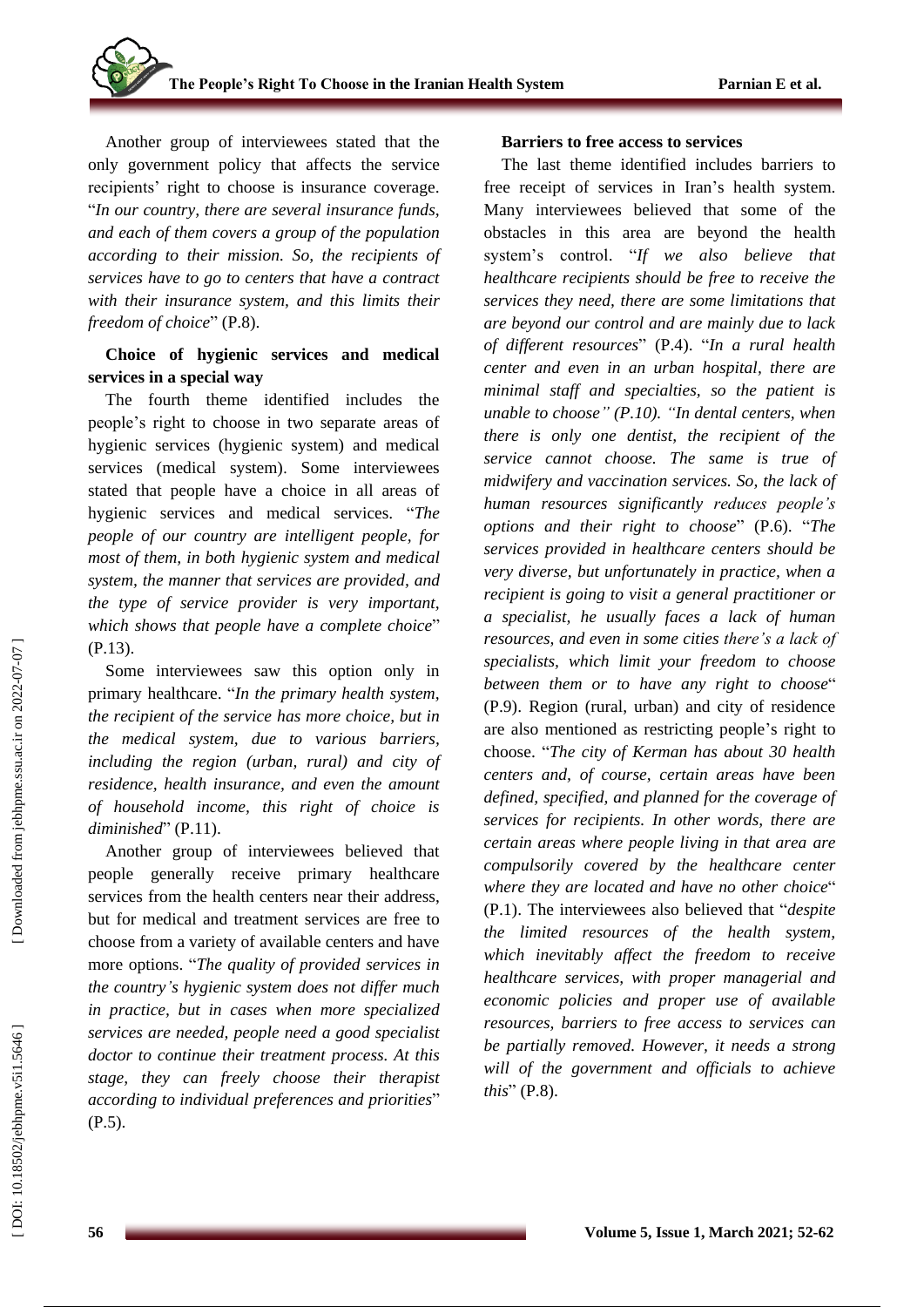|                       |                  |      | Gender        |
|-----------------------|------------------|------|---------------|
| <b>Expertise</b>      | <b>Frequency</b> | Male | <b>Female</b> |
| Health economics      |                  |      |               |
| Healthcare management |                  |      |               |
| Health policy         |                  |      |               |
| Epidemiology          |                  |      |               |
| Medicine (MD)         |                  |      |               |
| Total                 |                  |      |               |

**Table 1.** The characteristic of the participants

**Table 2.** The right of the people to choose in the Iranian health system

| No. | <b>Main Themes</b>                                                |
|-----|-------------------------------------------------------------------|
|     | People's awareness of the right to choose                         |
|     | Freedom of choice regarding receiving or not receiving services   |
|     | Government guidelines and policies                                |
|     | Choice of hygienic services and medical services in a special way |
|     | Barriers to free access to services                               |

#### **Discussion**

In the health systems, freedom of choice has always been controversial , as some see it as beneficial for recipients , and some people believed it as a disadvantage. In societies with a democratic government system, people have more choices in various matters, and the consideration of this social value by different sections of society is of particular importance. For example, European countries, the United States, and Australia are in this category. In contrast, Asian and African countries with more conservative governments offer people fewer choices (6). According to the results of the current qualitative study conducted in the first six months of 2020 to investigate people's right to choose healthcare services from healthcare managers' perspective, participants had different views about each area that will be discussed here.

In the first main theme of the study, a small number of interviewees believed that people are fully aware of their right to choose and consider ensuring society's health as the government's duty . In contrast, most experts stated that people have low awareness and health literacy. Thus, interorganizational measures need to be taken. Numerous studies have been conducted to investigate the health literacy of different demographic groups of the population. The research titled "Assessment of health literacy studies in Iran: a systematic review " conducted by Robatsarpooshi et al. (14) found that health literacy in different groups in Iran is not desirable. Therefore, coherent planning and efficient health policy should be considered. Moradi et al. (15), in their descriptive -analytical research titled "The Study of Health Literacy of Patients Referring to Specialist Physicians ' Offices in Kermanshah Cit y " demonstrated that the patients and their relatives had a decent level of health literacy. The priority sources for obtaining health related information were the Internet, television and radio programs, and consultation with doctors and medical staff. Also, health literacy was different in terms of sex, education, age, and occupation. Mahmoodi et al. (16), in their paper titled "A Systematic Review and Meta -analysis of Health Literacy in the Iranian Population: Findings and Implications , " showed that it seems necessary to provide education for communities with inadequate and low levels of health literacy. Overall, Health literacy is an important component of public health and needs to be upgraded by policy -making, and its realization can be an essential step towards raising the awareness of the people about their right to choose in the health system.

In the second main theme of the study, the interviewees agreed that various services ha d been provided in the country 's health system, but there is no obligation to receive the m. In all health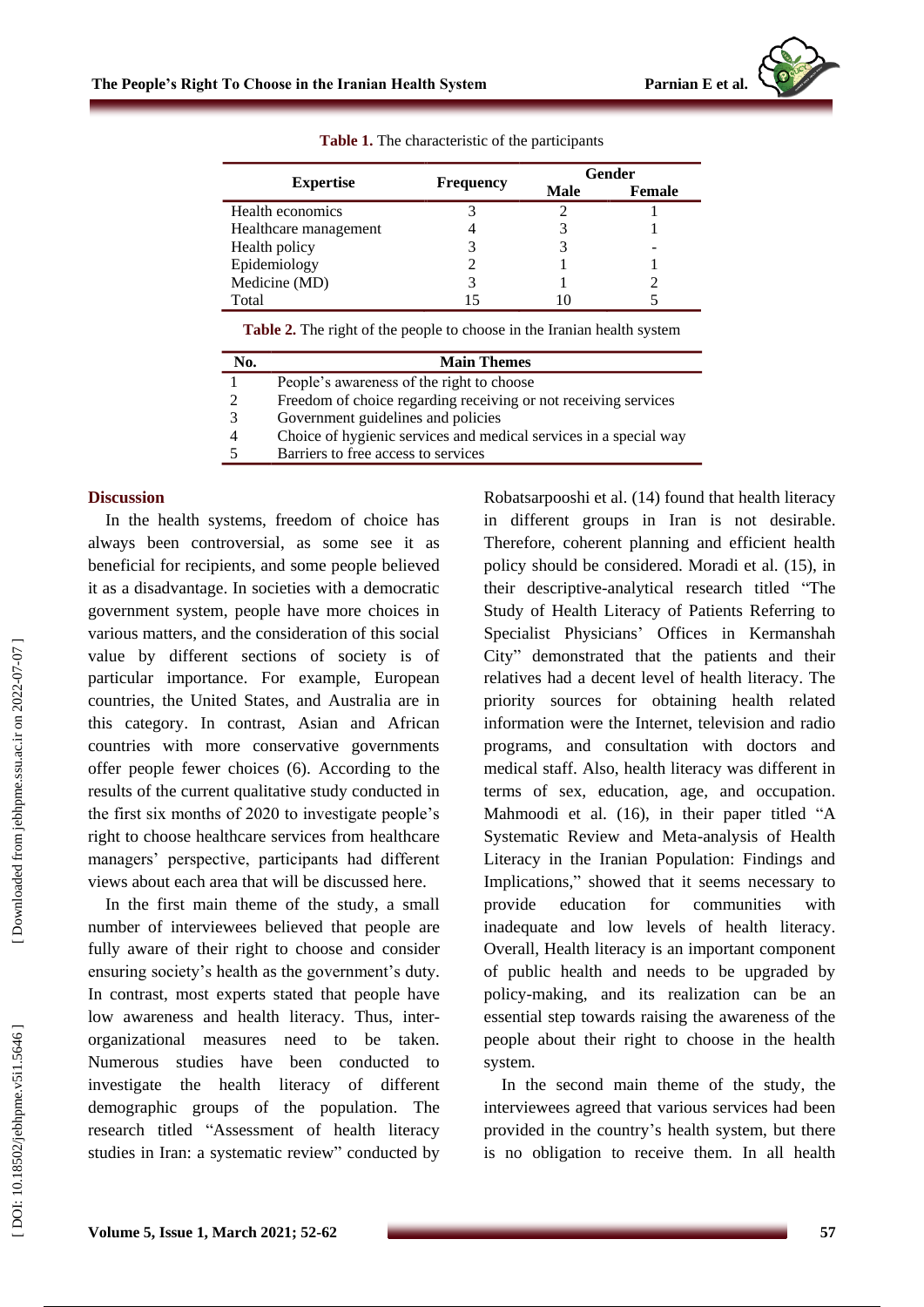systems worldwide, the government provides some services with its available resources, and recipients of services are completely free to use or refuse those (1 7 ). In both cases, the government is not deprived of health stewardship, and the government must take care of and be concerned about its people's health. It seems that comprehensive and evidence-based policy-making can encourage people to use healthcare services , especially the consumption of hygienic services. According to health economics studies, more people use inexpensive hygienic goods and improve health indicators in that community, reducing the need to use costly medical goods (1 8).

In the third main theme of the study, health insurance was introduced as the only government policy affecting people's right to choose, where recipients of services are forced to go to healthcare centers that have a contract with their health insurance with some freedom barriers. This study's findings are in accordance with the study's findings conducted by Rashidian et al. (5). Achieving universal coverage and equitable access to healthcare services in different parts of the country, reducing the financial risks of using healthcare services , and improving the quality of healthcare services are the main reason s for creating and forming health insurances (1 9). In Iran, several major insurance organizations (insurers) have covered many people with their services. The existence of multiple insurance funds can increase the quality and variety of provided services by creating competition to attract more customers. In other words, defining a framework in which people were free to choose an insurance plan among different insurance funds based on each insurer's conditions and characteristics is equal to giving people the right to choose. In the qualitative study conducted by Rashidian et al. (5) , one of the dimensions of freedom in the health system was choosing an insurer. The integration of health insurance funds in the Iranian health system is one issue that affects the freedom to choose the insurer. According to studies, the dispersion of insurance funds may lead to a lack of risk pooling and resource collection, eliminat ing the possibility of insurance organizations' strategic purchase and reducing their bargaining power (20,21).

In the fourth main theme of the study and the right to choose hygienic and medical services separately, the interviewees' opinions varied completely. Some interviewees stated that people have full choice in all areas of hygienic and medical services, some believed that this right is only related to primary healthcare services, and the last group stated that the right to choose is only related to medical services. The results of a study showed that the people have an acceptable amount of freedom to choos e a healthcare organization , and this freedom varies depending on the type of hospital ownership so that patients have more freedom when dealing with the private sector and in public hospitals due to limited resources and large numbers of patients this freedom is limited (5). In South Korea, people have more freedom in the private sector than in the public sector (2 2 ) . In Australia, people have relative freedom to choose a healthcare provider , but they can increase their right to choose health technologies by paying extra money (2 3 ) . In Germany (2 4), the United Kingdom (2 5 ) , and China (2 6), people do not have much choice in choosing a therapist (healthcare provider) and are subject to the law. In general, considering the nature of hygienic services and planning for universal healthcare services coverage, barriers to receiving services from defined centers in a given geographical area can be justified. It is better to guide the recipients in different healthcare services categories by fully implementing the referral system. The right to choose in the medical sector is mostly related to economic variables ; people who afford freely among different healthcare centers and even travel to other cities and countries to receive better and high -quality services, which contrasts with justice theories. Justice (equity) is one of the most important social criteria and values in the health system that all health policy -makers consider, but it seems impossible to establish it even in developed countries (27,28) fully. In the Iranian health system, measures (actions) have always been taken to achieve relative justice, especially to protect the weak and vulnerable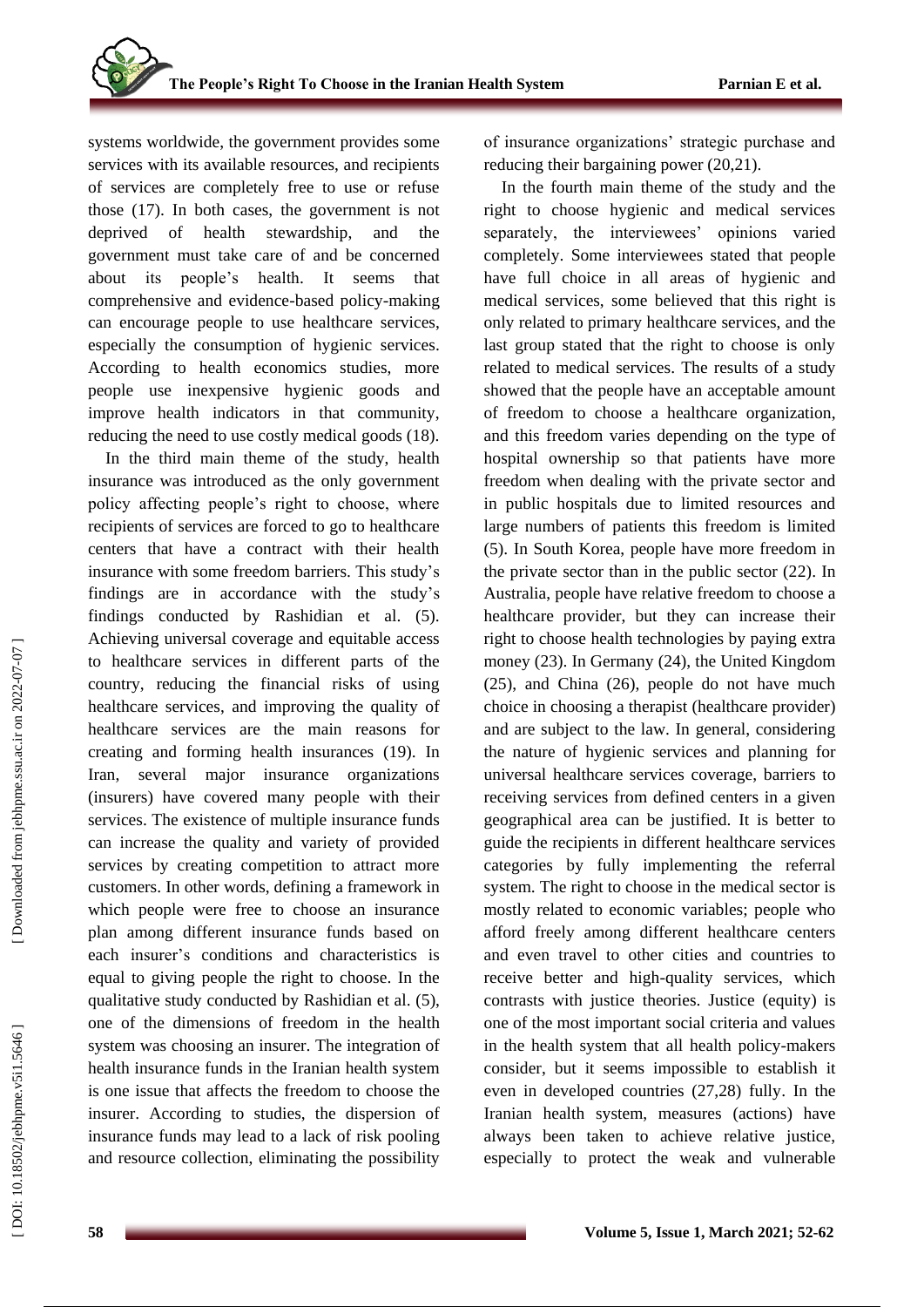Parnian E et al.



sections of society, and there is a need for more planning to increase justice and giving people the freedom of choice .

The fifth and final main theme of the study was the barriers to free access to services in the health system. According to the results, a group of interviewees believed that some of the barriers in this area are beyond the health system's control, and its root is the lack of material and human resources. Also, the region (rural, urban) and the city of residence were introduced to restrict the people 's right to choose. Finally , interviewee s stated that people could be given more freedom of choice by appropriate managerial and economic policies and proper use and allocation of available resources. Balancing the supply and demand of human resources in the health sector (human resources management) along with the fair distribution of material and economic resources is one of the major challenges of all health systems around the world (2 9 ,30 ) , and there is a positive relationship (correlation) between the equitable distribution of facilities and society's level of health status (31). The study of Mossadeg h Rad et al. (32) showed that the unfair distribution of health resources will lead to the referral of patients to other cities, which will impose more costs on patients and the health system, and will also reduce patient s satisfaction . The distribution of physicians in Japanese hospitals is undesirable ; in China , the disproportionate distribution of human resources is more prevalent in rural areas (3 3 ) , and specialized human resources show little inclination to operate in small towns and rural areas (3 4). In general, in the country's health system, with the help of the right policies, the allocation and distribution of resources should be done legally, especially in deprived areas, so that the recipients of services can have more freedom of choice.

Qualitative studies allow for in -depth analysis of factors influencing outcomes and provide a basis for developing conceptual frameworks for different assessments. Nevertheless, this type of study does not compensate for the necessity of quantitative assessment of contributing factors.

Statistical modeling and analysis allow for quantitative identification of the causal relationship among contributing factors, ranking influencing factors, and determining policy priorities. In this study, the snowball sampling method was used to find the participants , resulting in missing some experts. Difficult access to interviewees was another limitation of the present study. Finally, only the main themes were identified and extracted ( nothing was done about the sub -themes) to answer the research question. Hence, it is better to generalize the results of the current study more carefully. Despite these limitations, in this study, various aspects of people 's right to choose in the Iranian health system were investigated and discussed. For future research, doing more specialized studies from other health system employees' perspectives and finding the hidden aspects hidden from the present study results are suggested. The findings derived from different researches can be applied and implemented by policy -makers in large -scale policies to make better decisions based on scientific and valid evidence (evidence -based policy -making) (35) .

#### **Conclusion**

Generally, with the measures taken, more attention is paid to social values in health systems , and people have more freedom and choice s than in the past . However, to strengthen the foundations of social justice, there is a need for comprehensive policies and planning in different aspects to improve community health indicators and ensure that recipients of healthcare services are satisfied with receiving these services.

#### **Acknowledgments**

The authors sincerely would like to thank all of Kerman city's healthcare managers who helped improve the study's qualit y through constructive criticism and professional viewpoints. The authors are especially thankful to Mr. Mojtaba Hasoumi, Ph.D. Student of Health Economics, Iran University of Medical Sciences.

#### **Conflict of interests**

The authors declare d no conflict of interest s .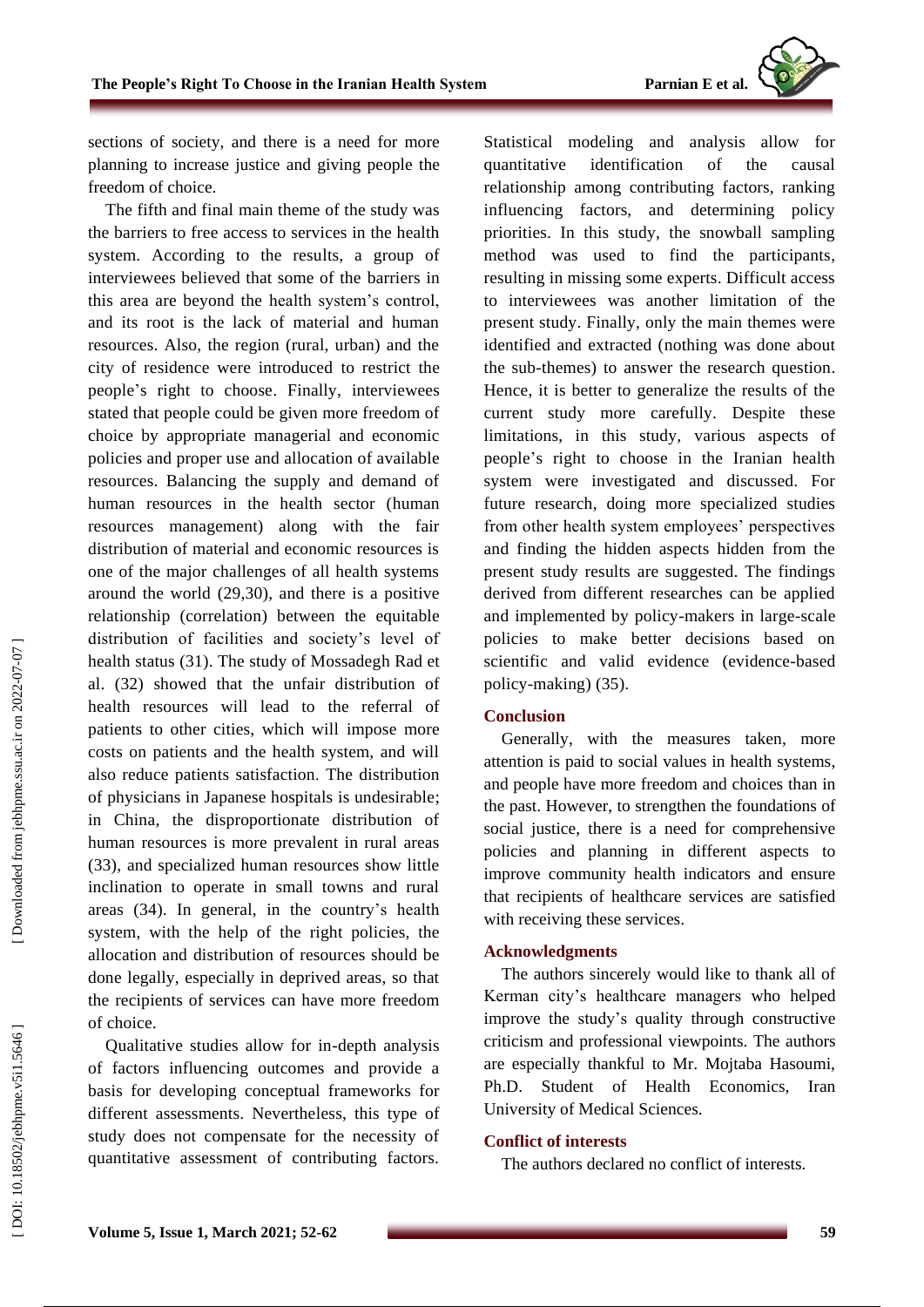# **Authors' contributions**

Aboutorabi A and Parnian E designed research; Sheikhy -Chaman M conducted research; Soltani Z analyzed data; and Parnian E and Sakhidel Hovasin A wrote the manuscript. Sheikhy -Chaman M had primary responsibility for final content. All authors read and approved the final manuscript.

# **Funding**

There was no funding for this study.

# **References**

- 1. Sajadi HS, Ehsani -Chimeh E, Majdzadeh R. Universal health coverage in Iran: Where we stand and how we can move forward. Med J Islam Repub Iran. 2019; 33: 9. doi: 10.34171/mjiri.33.9.
- 2. Kakemam E, Raeissi P, Miankoohi E, Sheikhy Chaman M. The Effect of Surgical Safety Checklist on Morbidity and Mortality of Operated Patients in a Public Hospital: A Before - After Study. JMJ. 2020; 18(1): 41 -9. [In Persian]
- 3. Doshmangir L, Rashidian A, Ravaghi H, Takian A, Jafari M. The Experience of Implementing the Board of Trustees' Policy in Teaching Hospitals in Iran: An Example of Health System Decentralization. Int J Health Policy Manag. 2015; 4(4): 207 -16. doi: 10.15171/ijhpm.2014. 115 .
- 4. Elshaug AG, Moss JR, Tunis SR, Hiller JE. Challenges in Australian policy processes for disinvestment from existing, ineffective healthcare practices. Aust New Zealand Health Policy. 2007; 4: 23. doi: 10.1186/1743-8462-4-23.
- 5. Rashidian A, Arab M, Mostafavi H. Freedom and equity in Iranian health system: a qualitative study. Payesh. 2017; 16(6): 747 -57. [In Persian]
- 6. Clark S, Weale A. Social values in health priority setting: a conceptual framework. J Health Organ Manag. 2012; 26(3): 293 -316. doi:10.1108/14777261211238954.
- 7. Stafinski T, McCabe C, Menon D. Determining social values for resource allocation decision making in cancer care: a Canadian experiment. J

Cancer Policy. 2014; 2(3): 81 -8. doi: 10.1016/ j.jcpo. 2014.07.002.

- 8. Littlejohns P, Weale A, Chalkidou K, Faden R, Teerawattananon Y. Social values and health policy: a new international research programme. J Health Organ Manag. 2012; 26(3): 285 -92. doi:10.1108/14777261211238945.
- 9. Rashidian A, Arab M, Vaez Mahdavi M, Ashtarian K, Mostafavi H. Which Social Values Are Considered in Iranian Health System?. Arch Iran Med. 2018; 21(5): 199 -207. PMID: 29738263.
- 10. Stafinski T, Menon D, Marshall D, Caulfield T. Societal values in the allocation of healthcare resources: is it all about the health gain?. Patient. 2011; 4(4): 207-25. doi: 10.2165/11588880-000000000 -00000.
- 11. Whyle E, Olivier J. Social values and health systems in health policy and systems research: a mixed -method systematic review and evidence map. Health Policy Plan. 2020; 35(6): 735 -51. doi: 10.1093/heapol/czaa038.
- 12. Chavehpour Y, Rashidian A, Woldemichael A, Takian A. Inequality in geographical distribution of hospitals and hospital beds in densely populated metropolitan cities of Iran. BMC Health Serv Res. 2019; 19: 614. doi: 10.1186/ s12913-019-4443-0.
- 13. Hadian M, Raeissi P, Shali M, Khalilabad TH, Niknam N. Investigating the effects of human health resource changes on the basic health indicators in Iran: An econometric study. J Edu Health Promot. 2019; 8: 207. doi: 10.4103/ jehp.jehp\_265\_19.
- 14. Robatsarpooshi, D, Tavakoly Sany S, Alizadeh Siuki H. Peyman N. Assessment of health literacy studies in iran: systematic review. JSUMS. 2019; 25(6): 793 -807. [In Persian]
- 15. Moradi M, Bahrami Nia S. The Study of Health Literacy of Patients Referring to Specialist Physicians' Offices in Kermanshah City. Payavard. 2019; 13 (4): 291 -301. [In Persian]
- 16. Mahmoodi H, Dalvand S, Ghanei Gheshlagh R, Kurdi A. A Systematic Review and Meta analysis of Health Literacy in the Iranian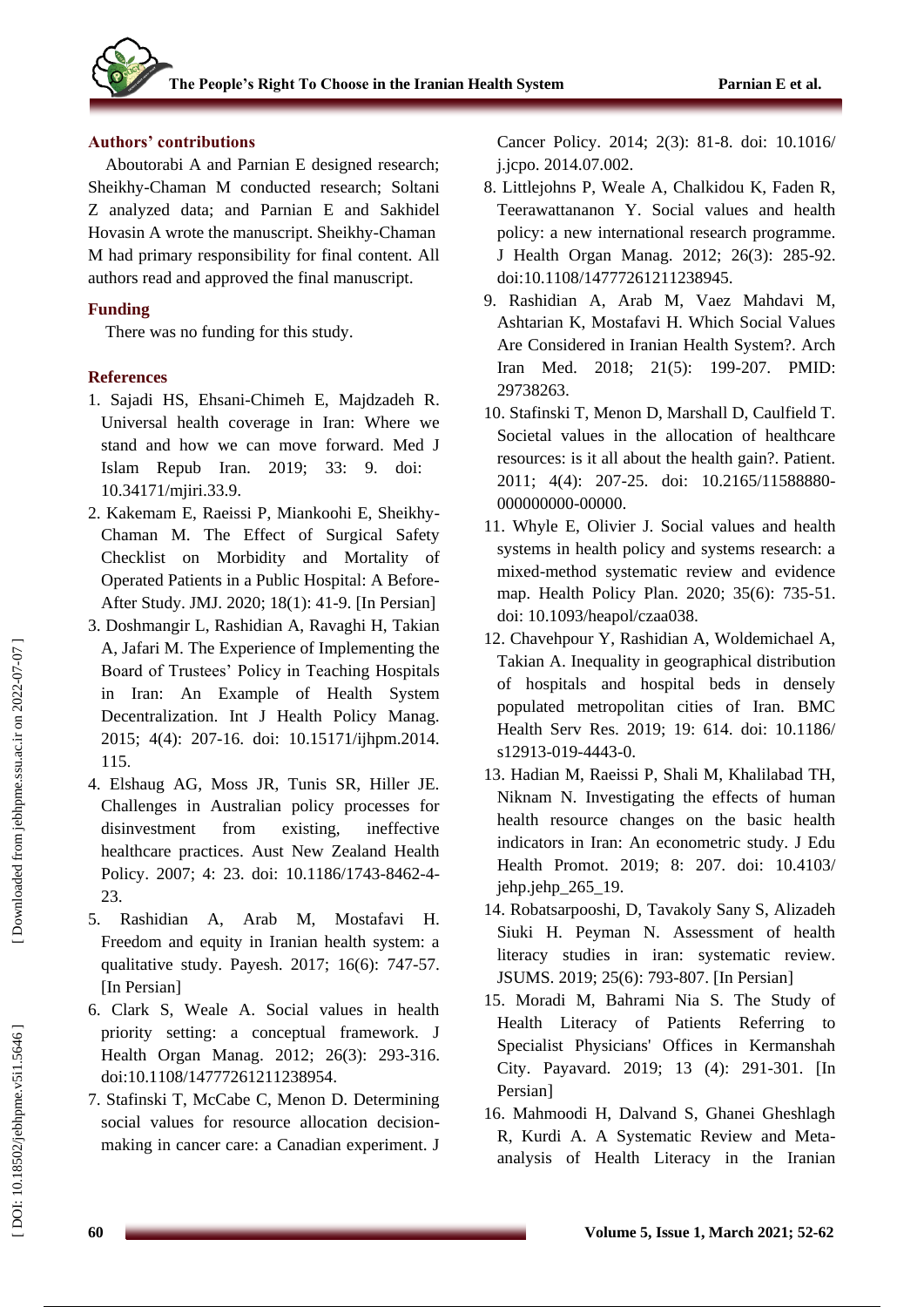Population: Findings and Implications. Shiraz E - Med J. 2019; 20(4). doi: 10.5812/ semj.81115.

- 17. Brinkerhoff DW, Cross HE, Sharma S, Williamson T. Stewardship and health systems strengthening: An overview. Public Adm Dev. 2019; 39(1): 4 -10. doi: 10.1002/pad.1846.
- 18. Folland S, Goodman AC, Stano M. The Economics of Health and Healthcare: Pearson New International Edition. Routledge; 2016 May 23.
- 19. Wu R, Li N, Ercia A. The effects of private health insurance on universal health coverage objectives in China: a systematic literature review. Int J Environ Res Public Health. 2020; 17(6): 2049. doi: 10.3390/ijerph17062049.
- 20. Wang X, Zheng A, He X, Jiang H. Integration of rural and urban healthcare insurance schemes in China: an empirical research. BMC Health Serv Res. 2014; 14: 142. doi:10.1186/1472-6963 -14 -142.
- 21. Bazyar M, Rashidian A, Kane s, Vaez Mahdavi MR, Akbari Sari A, Doshmangir L. Policy Options to Reduce Fragmentation in the Pooling of Health Insurance Funds in Iran. Int J Health Policy Manag. 2016; 5(4): 253 -8. doi: 10. 15171/ ijhpm.2016.12.
- 22. Ahn J, Kim G, Suh HS, Lee SM. Social values and healthcare priority setting in Korea. J Health Organ Manag. 2012; 26(3): 343 -50. doi: 10.1108/14777261211238981.
- 23. Whitty JA, Littlejohns P. Social values and health priority setting in Australia: an analysis applied to the context of health technology assessment. Health Policy. 2015; 119(2): 127 -36. doi: 10.1016/j.healthpol.2014.09.003.
- 24. Kieslich K. Social values and health priority setting in Germany. J Health Organ Manag. 2012; 26(3): 374 -83. doi:10.1108/ 14777261211239016.
- 25. Littlejohns P, Sharma T, Jeong K. Social values and health priority setting in England: "values" based decision making. J Health Organ Manag. 2012; 26(3): 363 -73. doi:10.1108/ 14777261211239007.
- 26. Docherty M, Cao Q, Wang H. Social values and health priority setting in China. J Health

Organ Manag. 2012; 26(3): 351 -62. doi:10.1108/ 14777261211238990.

Parnian E et al.

- 27. Nord E, Johansen R. Concerns for severity in priority setting in healthcare: a review of trade off data in preference studies and implications for societal willingness to pay for a QALY. Health Policy. 2014; 116(2-3): 281-8. doi: 10.1016/j.healthpol.2014.02.009 .
- 28. Nelson HD, Cantor A, Wagner J, Jungbauer R, Quiñones A, Stillman L, et al. Achieving health equity in preventive services: a systematic review for a National Institutes of Health Pathways to Prevention Workshop. Ann Intern Med. 2020; 172(4): 258-71. doi: 10.7326/M19-3199.
- 29. Bazyar M, Noori Hekmat S, Rafiei S, Mirzaei A, Otaghi M, Khorshidi A, et al. Supply -and demand projections for the health workforce at a provincial level from 2015 to 2025 in Ilam, Iran. Proc Singapore Healthc. 2020: 1 -10. doi: 10.1177/2010105820943239 .
- 30. Vahdati H, Hozni A, Tohidi Moghaddam M. Effect of Human Resources Management on the Quality of Services Based on Hospital Accreditation. EBHPME. 2017; 1(4): 211 -21.
- 31. Rezaei S, KaramiMatin B, Akbari Sari A. Inequality in the geographic distribution of health workforce in the governmental sector in Iran. Hakim Health Sys Res J. 2015; 18(3): 194 - 200. [In Persian]
- 32. Mosadeghrad AM, Dehnavi H, Darrudi A. Equity in hospital beds distribution in Zanjan Province, Iran. Payesh. 2020; 19(3): 255 -66 . [In Persian]
- 33. Ghazi Mirsaeid SJ, Mirzaie M, Haghshenas E, Dargahi H. Human Resources Distribution Among Tehran University of Medical Sciences Hospitals. Payavard. 2014; 7(5): 432 -46 . [In Persian]
- 34. Delavari S, Arab M, Rashidian A, Nedjat S, Souteh RG. A qualitative inquiry into the challenges of medical education for retention of general practitioners in rural and underserved areas of Iran. J Prev Med Public Health. 2016; 49(6): 386 –93. doi: 10.3961/ jpmph. 16.062.

DOI: 10.18502/jebhpme.v5i1.5646